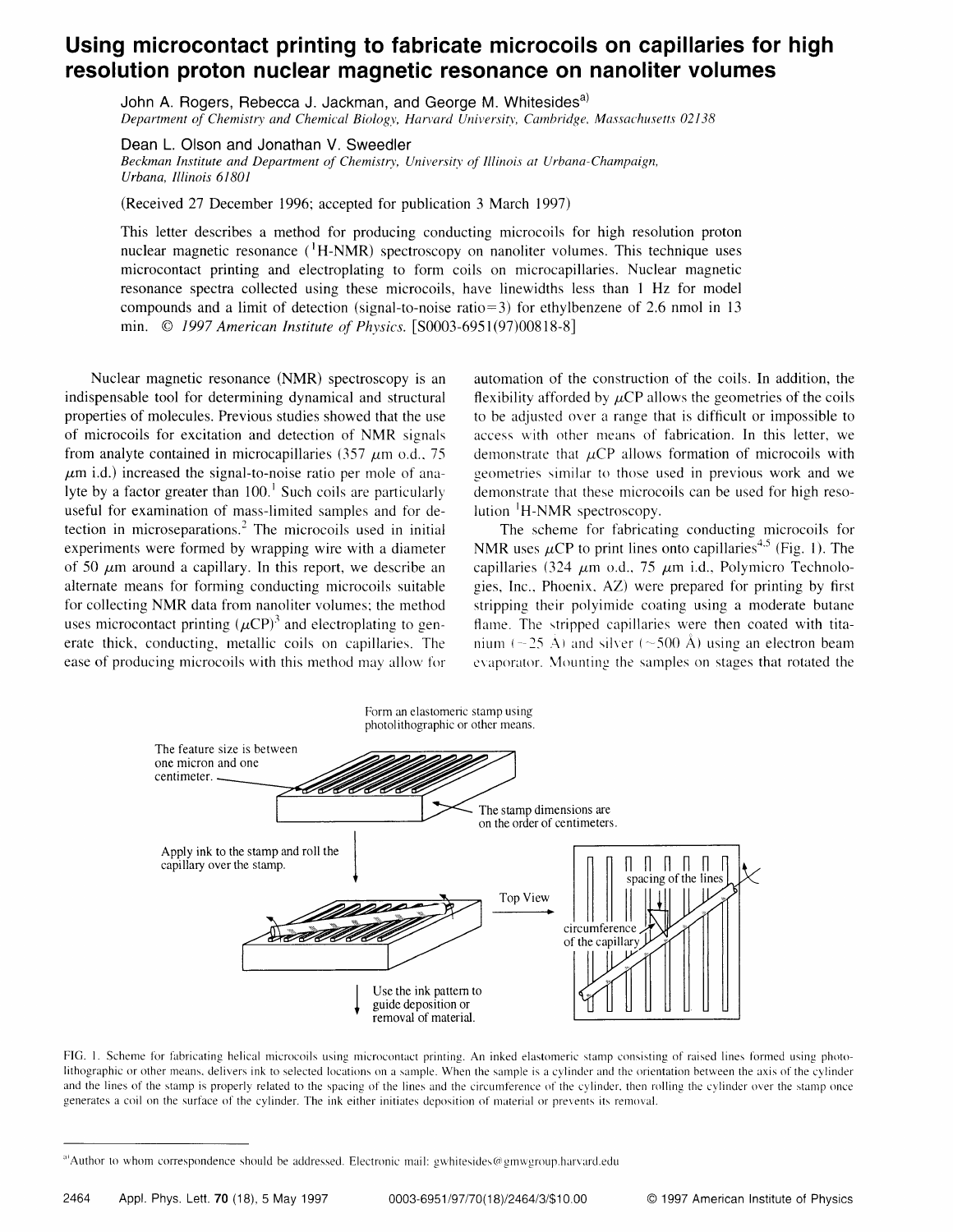

FIG. 2. Procedures for fabricating conducting microcoils for NMR spectroscopy. Glass capillaries, stripped of their polyimide coating, were coated on all sides with titanium ( $\sim$ 25 Å) and silver ( $\sim$ 500 Å) using an electron beam evaporator. Microcontact printing hexadecanethiol using a stamp with parallel lines oriented at the appropriate angle to the glass capillary formed a continuous spiral structure. Wet chemical etching removed silver not protected by hexadecanethiol. Immersion of the etched capillary in 1% HF solution removed exposed titanium leaving a conducting coil. We electrodeposited layers of gold ( $\sim$ 1  $\mu$ m) and copper ( $\sim$ 10  $\mu$ m) onto the silver coils.

capillaries allowed metal to be deposited on all sides of the capillaries in a single evaporation.

We used  $\mu$ CP to generate continuous coils of a hexadecanethiolate (HDT) monolayer on the silver-coated capillaries. The features on the stamp and the orientation between the stamp and the capillary defined the geometry of the coils (Fig. 1). The stamps used for this work consisted of raised lines 50  $\mu$ m wide, separated by 50  $\mu$ m. After printing HDT,



FIG. 3. Optical micrograph of a microcoil (16 turns of 70  $\mu$ m wire separated by  $\sim$ 30  $\mu$ m) printed on a capillary (324  $\mu$ m o.d., 75  $\mu$ m i.d.). The length of the coil is 1.6 mm with an enclosed volume of 8 nl. Strips of printed wire 2 to 3 mm long were peeled back and used for connecting the microcoil to a NMR data acquisition circuit.



FIG. 4. NMR spectra collected from ethylbenzene and acetone using a microcoil printed on a capillary. The spectrum from acetone represents 16 co-added scans, each collected with 90° pulses (width=14.0  $\mu$ s), spectral width of  $\pm 2000$  Hz and 16 384 points. The signal-to-noise ratio of this data is 138 and its linewidth is 0.7 Hz. The spectrum from ethylbenzene represents 256 scans in 13 min. All other settings were identical to those used for acetone. The linewidth of the triplet in ethylbenzene is 0.9 Hz and the signal-to-noise ratio is 76. The microcoil was carefully placed in the center of the shims, but all shim settings were set to zero for data acquisition, and line broadening was not used in data analysis.

wet chemical etching  $[0.001 \text{ M} \text{ K}_4\text{Fe(CN)}_6, 0.01 \text{ M}$  $K_3Fe(CN)_6$ , 0.1 M  $Na_2S_2O_3$  removed silver not protected by the monolayer resist.<sup>6</sup> Immersion of the capillary in  $1\%$ HF for 10 s removed exposed titanium, and left a conducting microcoil of silver consisting of wires 50  $\mu$ m wide and separated by approximately 50  $\mu$ m. We electroplated a thin (~1)  $\mu$ m) layer of gold (Orotemp 24, Technic Inc., Providence, RI) and then a thick ( $\sim$ 10  $\mu$ m) layer of copper (Copper C RTU, Technic Inc., Providence, RI) onto the silver coils. The gold protected the underlying silver from etching induced by the copper plating bath. After electroplating, the wires of the coils were approximately 70  $\mu$ m wide, separated by 30  $\mu$ m. Figure 2 illustrates the procedure for fabrication, and Fig. 3 shows an optical micrograph of one of the microcoils as configured for NMR measurements.

The printed microcoils were connected to a tank circuit<sup>1</sup> using 50  $\mu$ m wire (99.99% Cu. California Fine Wire, Grover Beach, CA) and silver conductive epoxy (Epo-tek 410E, Epoxy Technology, Billerica, MA). Spectra were acquired using the microcoils and a General Electric 300 MHz (7.05 T) wide-bore NMR spectrometer. To position the microcoils in the center of the Z1 shim field, a signal from neat acetone was obtained at  $\pm 10\%$  of the Z1 coarse shim range, and the height of the probe was adjusted until the signal position shifted by less than 1 Hz.

Figure 4 shows typical spectral collected from neat acetone and neat ethylbenzene. For 16 co-added scans, the signal-to-noise ratio (S/N) and the linewidth of the signal from acetone were 138 and 0.7 Hz, respectively. For ethylbenzene, with 256 scans, we observed a S/N of 76 and a linewidth of 0.9 Hz. From a comparison of the widths of radio frequency pulses needed to cause a ninety degree rotation of the proton spin magnetization, we estimate that the sensitivity of the printed microcoil is 15 times larger than